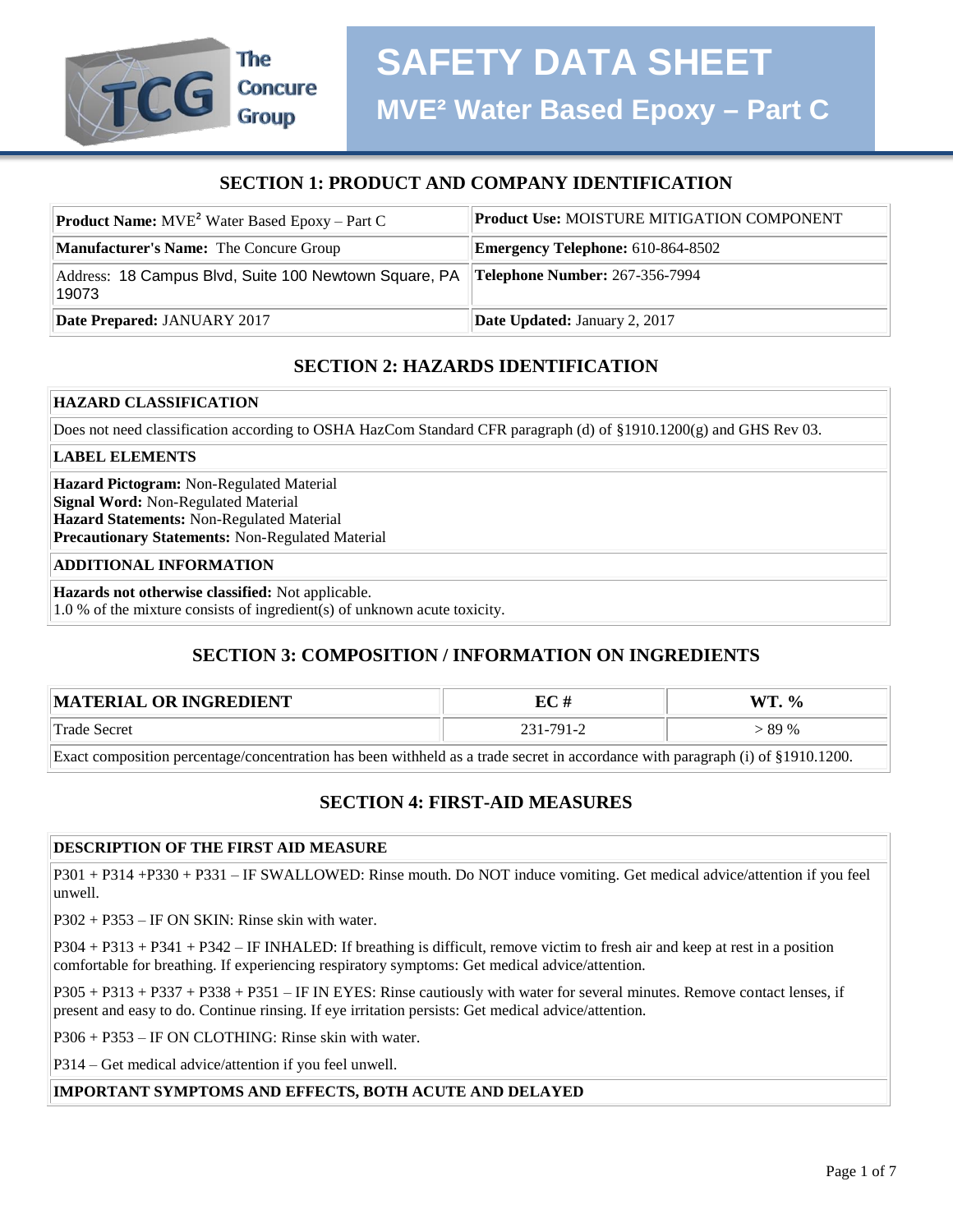

**Eye:** No further relevant information is available.

**Skin:** No further relevant information is available.

**Inhalation:** No further relevant information is available.

**Ingestion:** No further relevant information is available.

**Chronic Health Hazard:** No further relevant information is available.

#### **INDICATION OF IMMEDIATE MEDICAL ATTENTION AND SPECIAL TREATMENTS NEEDED**

**Note to Physicians:** No further relevant information is available.

**Specific Treatments:** No further relevant information is available. In case of accident or if you feel unwell, seek medical advice immediately (provide label or SDS).

# **SECTION 5 – FIRE-FIGHTING MEASURES**

#### **FLAMMABILITY**

**Flammability:** Not flammable by WHMIS/OSHA criteria.

#### **EXTINGUISHING MEDIA**

**Suitable Extinguishing Media:** Treat for surrounding material. Powder, water spray, foam, carbon dioxide. **Unsuitable Extinguishing Media:** Not available.

#### **SPECIAL HAZARDS ARISING FROM THE CHEMICAL**

**Products of Combustion:** No further relevant information is available.

**Explosion Data: Sensitivity to Mechanical Impact:** Not available.

 **Sensitivity to Static Discharge:** Not available.

#### **SPECIAL PROTECTIVE EQUIPMENT AND PRECAUTIONS FOR FIRE FIGHTERS**

As in any fire, keep upwind of fire and wear full fire fighting turn-out gear (full Bunker gear) and respiratory protection (SCBA).

# **SECTION 6: ACCIDENTAL RELEASE MEASURES**

#### **PERSONAL PRECAUTIONS, PROTECTIVE EQUIPMENT AND EMERGENCY PROCEDURES**

Use personal protective equipment for environment and surrounding materials. If possible, stop flow of product.

#### **METHODS AND MATERIALS FOR CONTAINMENT AND CLEAN - UP**

**Methods for Containment:** Contain spill with inert material (sand, vermiculite, etc.) and place in a suitable container. Do not flush to sewer or allow material to enter waterways. Use appropriate Personal Protective Equipment (PPE).

**Methods for Cleaning-Up:** Contain spills immediately with inert materials (e.g., sand, earth). Scoop up material and place in a disposal container. Provide adequate ventilation.

# **SECTION 7: HANDLING AND STORAGE**

#### **PRECAUTIONS FOR SAFE HANDLING**

**Handling:** No special measures required.

**General Hygiene Advice:** Wash hands before eating, drinking, or smoking.

# **CONDITIONS FOR SAFE STORAGE, INCLUDING ANY INCOMPATIBILITIES**

**Storage:** Keep out of the reach of children. Keep containers tightly closed in a dry, cool and well-ventilated place. Keep containers closed when not in use. Store in a temperature controlled area between  $5^{\circ}C(40^{\circ}F)$  and  $30^{\circ}C(90^{\circ}F)$ .

# **SECTION 8: EXPOSURE CONTROLS/PERSONAL PROTECTION**

**CONTROL PARAMETERS**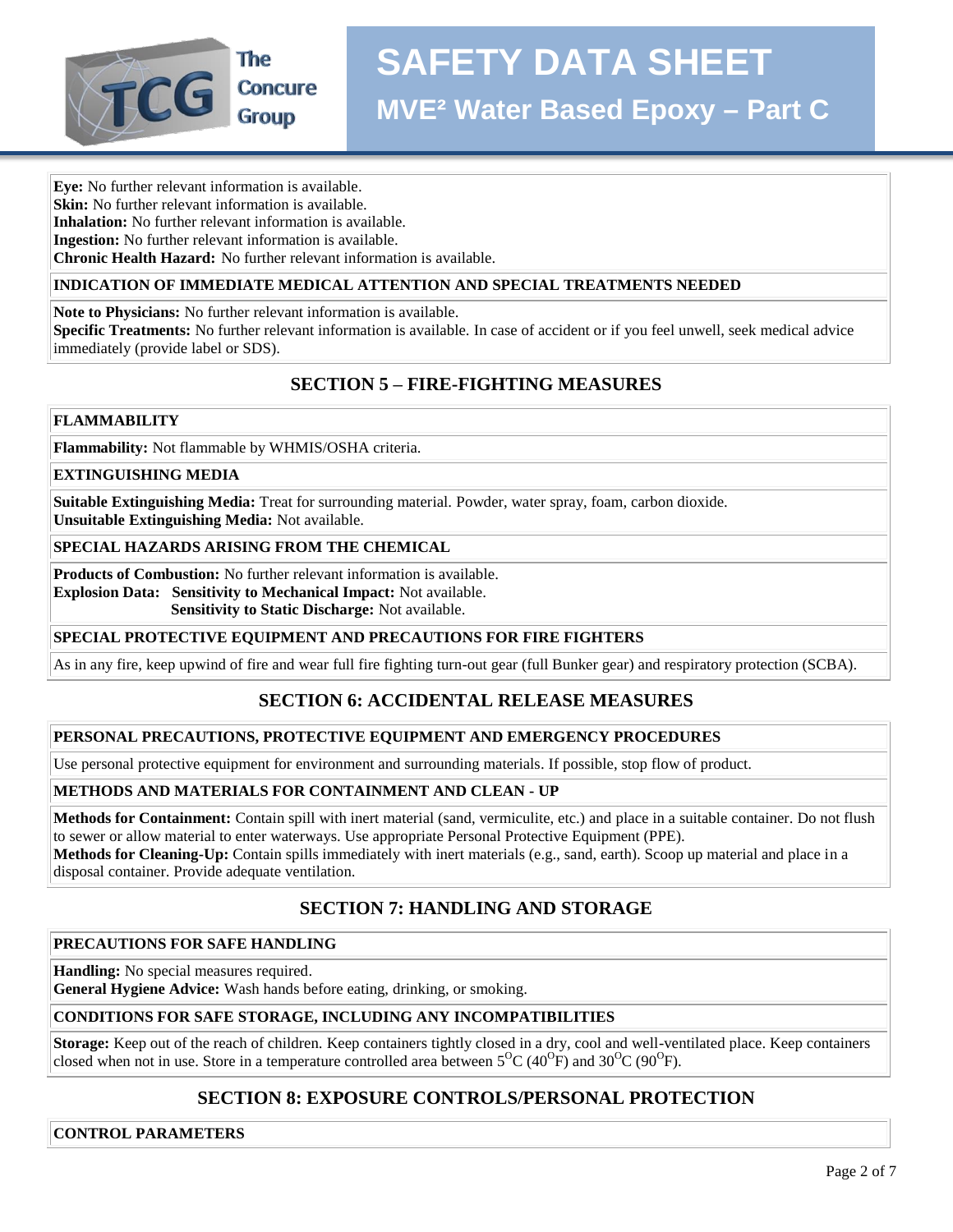

The **Concure Group** 

| Occupational Exposure Limits |                 |                  |
|------------------------------|-----------------|------------------|
| Ingredient                   | <b>OSHA-PEL</b> | <b>ACGIH-TLV</b> |
| Water                        | Not available.  | Not available.   |

#### **EXPOSURE CONTROLS**

**Engineering Controls:** None required with normal use. General ventilation should be sufficient for most operations. Local exhaust ventilation may be necessary for some operations.

#### **INDIVIDUAL PROTECTIVE MEASURES**

#### **Personal Protective Equipment:**

**Eye/Face Protection:** Wear appropriate safety equipment. Goggles recommended.

#### **Skin Protection:**

 **Hand Protection:** Wear suitable gloves.  **Body Protection:** Wear suitable protective clothing.

**Respiratory Protection:** None required with normal use. Respirators should be selected by and used under the direction of a trained health and safety professional following OSHA and ANSI requirement standards.

**General Health and Safety Measures:** Handle according to established industrial hygiene and safety practices.

# **SECTION 9: PHYSICAL AND CHEMICAL PROPERTIES**

| Appearance                                     | Liquid                       |
|------------------------------------------------|------------------------------|
| Color                                          | Colorless                    |
| Odor                                           | Odorless to Mild             |
| pH                                             | Not Available                |
| <b>Initial Boiling Point and Boiling Range</b> | $100^{\circ}C(212^{\circ}F)$ |
| <b>Flash Point</b>                             | Not Applicable               |
| <b>Evaporation Rate</b>                        | Not Available                |
| Flammability                                   | Not Applicable               |
| <b>Lower Flammability/Explosive Limit</b>      | Not Available                |
| <b>Upper Flammability/Explosive Limit</b>      | Not Available                |
| <b>Vapor Pressure</b>                          | 23 hPa (17 mm Hg)            |
| <b>Vapor Density</b>                           | Not Available                |
| <b>Relative Density/Specific Gravity</b>       | 1.0 to 1.1                   |
| Solubility                                     | Complete                     |
| <b>Partition coefficient: n-octanol/water</b>  | Not Determined               |
| <b>Auto-Ignition Temperature</b>               | Not Available                |
| <b>Decomposition Temperature</b>               | Not Available                |
| <b>Oxidizing Properties</b>                    | No                           |
| <b>Explosive Properties</b>                    | No                           |

# **SECTION 10: STABILITY AND REACTIVITY**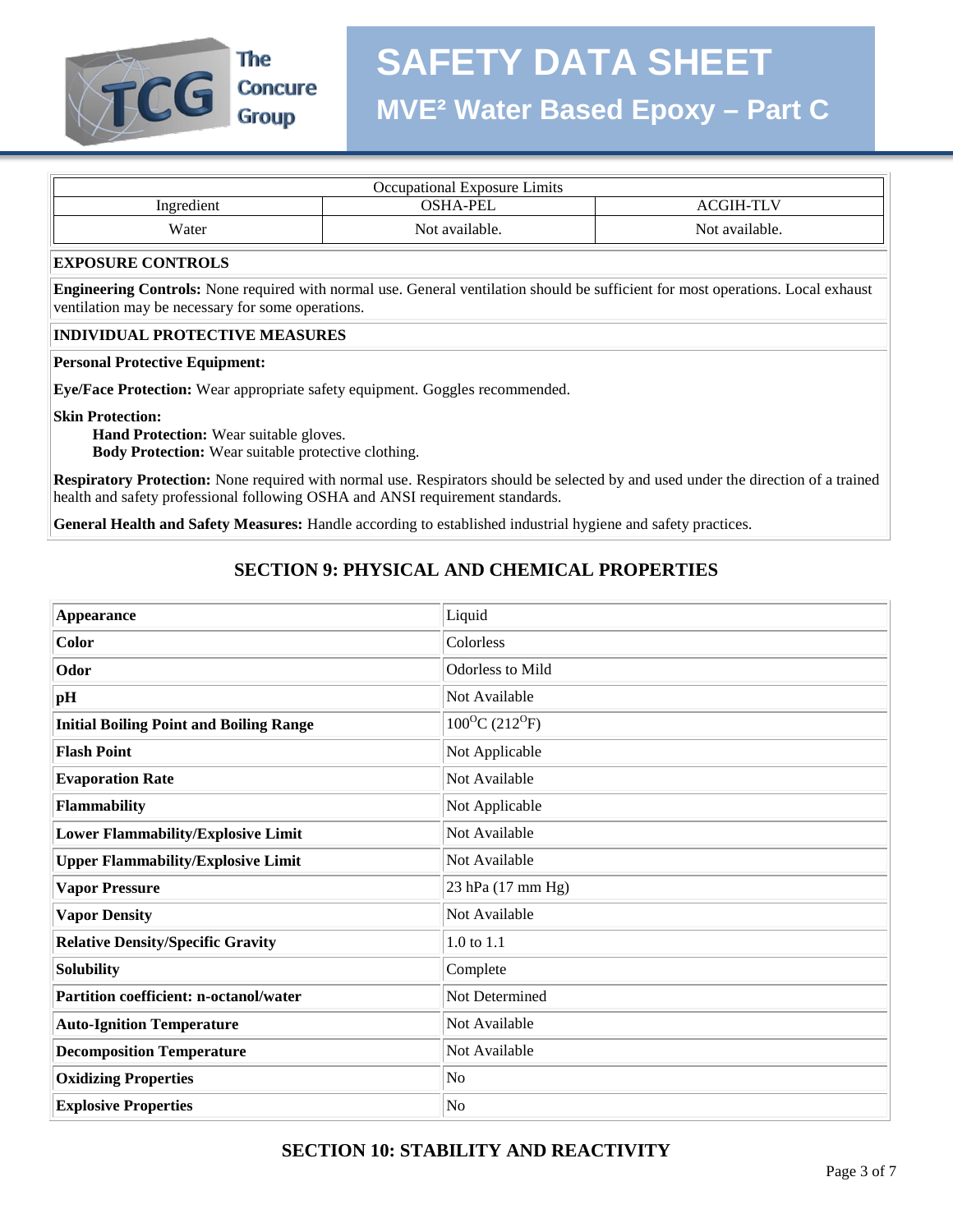

# **MVE² Water Based Epoxy – Part C**

#### **REACTIVITY**

Stable under normal conditions and conditions of normal use.

#### **CHEMICAL STABILITY**

Stable under normal storage conditions and conditions of normal use.

#### **POSSIBILITY OF HAZARDOUS REACTIONS**

No dangerous reactions known.

#### **CONDITIONS TO AVOID**

No further relevant information is available.

#### **INCOMPATIBLE MATERIALS**

No further relevant information is available.

#### **HAZARDOUS DECOMPOSITION PRODUCTS**

No dangerous decomposition products known.

# **SECTION 11: TOXICOLOGICAL INFORMATION**

#### **INFORMATION ON TOXICOLOGICAL EFFECTS**

**Likely Routes of Exposure:** Skin contact, skin absorption, eye contact, inhalation, and ingestion.

#### **Symptoms related to physical/chemical/toxicological characteristics:**

**Eye:** No irritating effect.

**Skin:** No irritating effect.

**Inhalation:** No relevant data found.

**Ingestion:** No irritating effect.

**Acute Toxicity:**

| Ingredient                                               | LC50           | LD50                                                                                                      |  |
|----------------------------------------------------------|----------------|-----------------------------------------------------------------------------------------------------------|--|
| Water                                                    | Not Available. | Not Available.                                                                                            |  |
| <b>Calculated overall Chemical Acute Toxicity Values</b> |                |                                                                                                           |  |
| LC50 (inhalation)                                        | $LD50$ (oral)  | LD50 (dermal)                                                                                             |  |
| Not available.                                           | Not available. | Not available.                                                                                            |  |
| Ingredient                                               |                | <b>Chemical Listed as Carcinogen or</b><br><b>Potential Carcinogen</b><br>(NTP, IARC, OSHA, ACGIH, CP65)* |  |
| Water                                                    |                | Not listed.                                                                                               |  |
| (* See Section 15)                                       |                |                                                                                                           |  |

#### **DELAYED, IMMEDIATE, AND CHRONIC EFFECTS OF SHORT-TERM AND LONG-TERM EXPOSURE**

**Skin Corrosion/Irritation:** No relevant data found.

**Serious Eye Damage/Irritation:** No relevant data found.

**Respiratory Sensitization:** No relevant data found about significant adverse effects of repeated exposure.

**Skin Sensitization:** No relevant data found.

**STOT-Single Exposure:** No relevant data found.

#### **Chronic Health Effects:**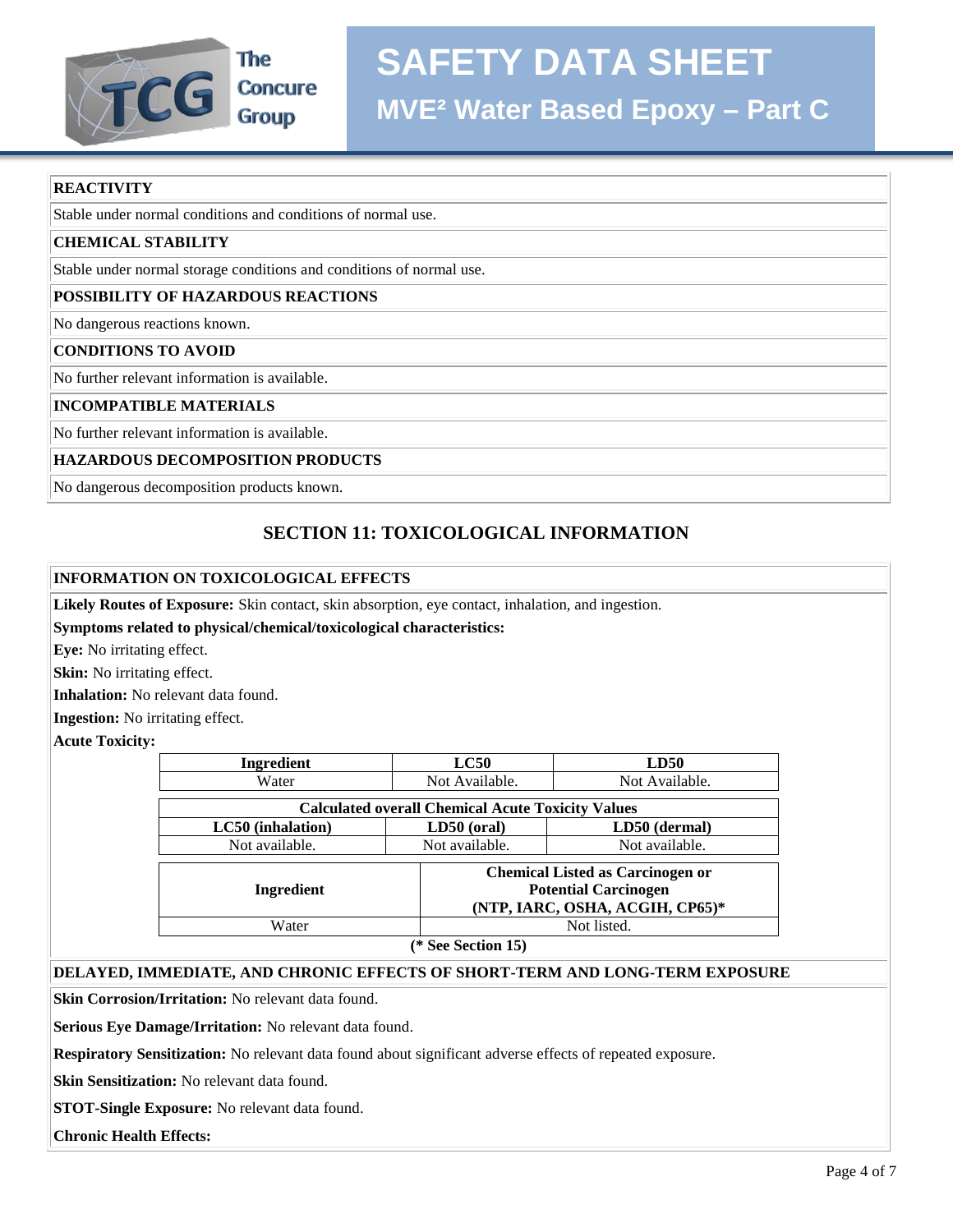

 **Carcinogenicity:** Not hazardous by WHMIS/OSHA criteria.  **Germ Cell Mutagenicity:** Not hazardous by WHMIS/OSHA criteria.

**Reproductive Toxicity:**

 **Developmental:** Based on available data, the classification criteria are not met.  **Teratogenicity:** Not hazardous by WHMIS/OSHA criteria.  **Embryotoxicity:** Not hazardous by WHMIS/OSHA criteria.  **Fertility:** Based on available data, the classification criteria are not met.

**STOT-Repeated Exposure:** Not available.

**Aspiration Hazard:** Based on available data, the classification criteria are not met.

**Toxicologically Synergistic Materials:** Not available.

**Other Information:** Not available.

# **SECTION 12: ECOLOGICAL INFORMATION**

#### **ECOTOXICITY**

**Acute/Chronic Toxicity:** No relevant data found.

**Toxicity to Fish**

No further relevant information is available. **Toxicity to Aquatic Invertebrates**

No further relevant information is available.

**Toxicity to Aquatic Plants**

No further relevant information is available.

**Toxicity to Micro-organisms**

No further relevant information is available.

### **Toxicity to Aquatic Invertebrates**

No further relevant information is available.

#### **PERSISTENCE AND DEGRADABILITY**

No further relevant information is available.

#### **BIOACCUMULATIVE POTENTIAL**

**Bioaccumulation:** No further relevant information is available.

**Partition coefficient, n-octanol/water (log Pow):** No further relevant information is available.

#### **MOBILITY IN SOIL**

No further relevant information is available.

**Partition coefficient, soil organic carbon/water (Koc):** No further relevant information is available.

#### **OTHER ADVERSE EFFECTS**

Not available.

# **SECTION 13: DISPOSAL CONSIDERATIONS**

#### **WASTE TREATMENT METHODS**

**Disposal Method:** This material must be disposed of in accordance with all local, state, provincial, and federal regulations. **Other Disposal Recommendations:** Smaller quantities can be disposed of with industrial and construction waste.

# **SECTION 14: TRANSPORT INFORMATION**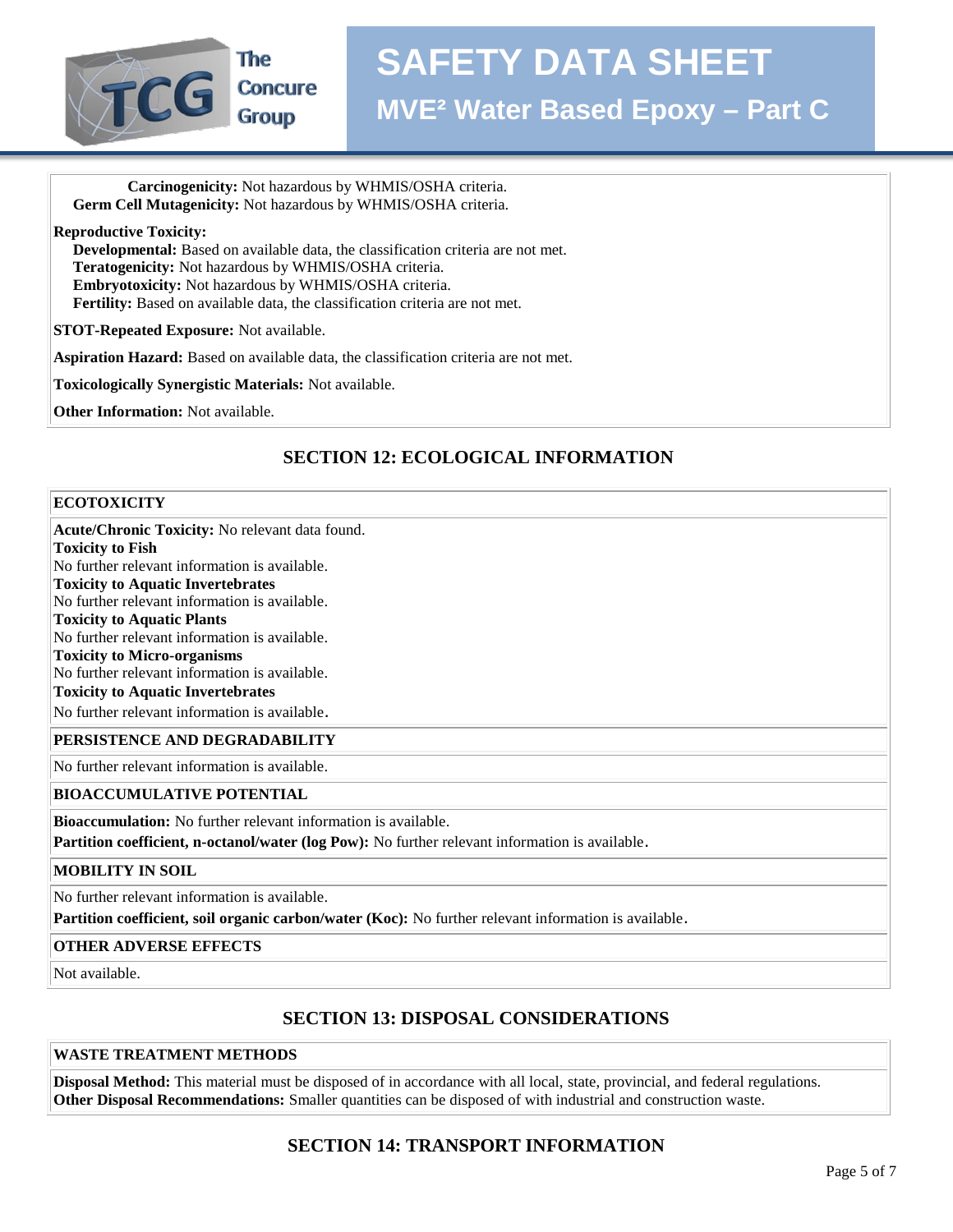# **SAFETY DATA SHEET**



**MVE² Water Based Epoxy – Part C**

#### **UN NUMBER**

Not regulated.

#### **UN PROPER SHIPPING NAME**

Not applicable.

#### **TRANSPORT HAZARD CLASS (ES)**

Not applicable.

#### **ENVIRONMENTAL HAZARDS**

Not available.

#### **SPECIAL PRECAUTIONS**

No further relevant information is available.

# **SECTION 15: REGULATORY INFORMATION**

#### **SAFETY, HEALTH AND ENVIRONMENTAL REGULATIONS/ LEGISLATIONS SPECIFIC FOR THE CHEMICAL**

| SDS prepared pursuant to the Hazard Communication Standard (CFR29 1910.1200) HazCom 2012                                    |                       |                           |                  |                |
|-----------------------------------------------------------------------------------------------------------------------------|-----------------------|---------------------------|------------------|----------------|
| <b>SARA Title III</b>                                                                                                       |                       |                           |                  |                |
| Ingredient                                                                                                                  | Section 302 (EHS) TPO | <b>Section 304 EHS RQ</b> | <b>CERCLA RQ</b> | <b>Section</b> |
|                                                                                                                             | (lbs.)                | (Ibs.)                    | (lbs.)           | 313            |
| Water                                                                                                                       | Not listed.           | Not listed.               | Not listed.      | Not listed.    |
| <b>California Proposition 65:</b> This product does not contain chemicals known to the state of California to cause cancer. |                       |                           |                  |                |

**WHMIS Classification(s):** No classification according to OSHA HazCom Standard CFR paragraph (d) of §1910.1200(g).

| <b>TSCA:</b>                                                                                                                    |                                                  | <b>WHMIS Hazard Symbols:</b>                                                                                                          |                                                       |
|---------------------------------------------------------------------------------------------------------------------------------|--------------------------------------------------|---------------------------------------------------------------------------------------------------------------------------------------|-------------------------------------------------------|
| Ingredient                                                                                                                      | <b>USA TSCA LISTED</b>                           |                                                                                                                                       |                                                       |
| Water                                                                                                                           | Yes.                                             |                                                                                                                                       |                                                       |
|                                                                                                                                 |                                                  |                                                                                                                                       |                                                       |
|                                                                                                                                 | <b>NFPA National Fire Protection Association</b> |                                                                                                                                       | <b>HMIS-Hazardous Materials Identification System</b> |
| <b>Health:</b>                                                                                                                  |                                                  | <b>Health:</b>                                                                                                                        | 0                                                     |
| <b>Fire:</b>                                                                                                                    | $\theta$                                         | <b>Fire:</b>                                                                                                                          | 0                                                     |
| <b>Reactivity:</b>                                                                                                              | $\Omega$                                         | <b>Reactivity:</b>                                                                                                                    | $\Omega$                                              |
|                                                                                                                                 | * SOURCE AGENCY CARCINOGEN CLASSIFICATIONS:      | <b>Hazard Rating:</b> $0 = \text{minimal}$ , $1 = \text{slight}$ , $2 = \text{moderate}$ , $3 = \text{severe}$ , $4 = \text{extreme}$ |                                                       |
| <b>CP65</b>                                                                                                                     | <b>California Proposition 65</b>                 |                                                                                                                                       |                                                       |
| Occupational Safety and Health Administration.<br><b>OSHA</b> (O)<br>American Conference of Governmental Industrial Hygienists. |                                                  |                                                                                                                                       |                                                       |
| ACGIH(G)                                                                                                                        | A1 - Confirmed human carcinogen.                 |                                                                                                                                       |                                                       |
|                                                                                                                                 | A2 - Suspected human carcinogen.                 |                                                                                                                                       |                                                       |

- A3 Animal carcinogen.
- A4 Not classifiable as a human carcinogen.
- A5 Not suspected as a human carcinogen.
- **IARC (I) International Agency for Research on Cancer.**